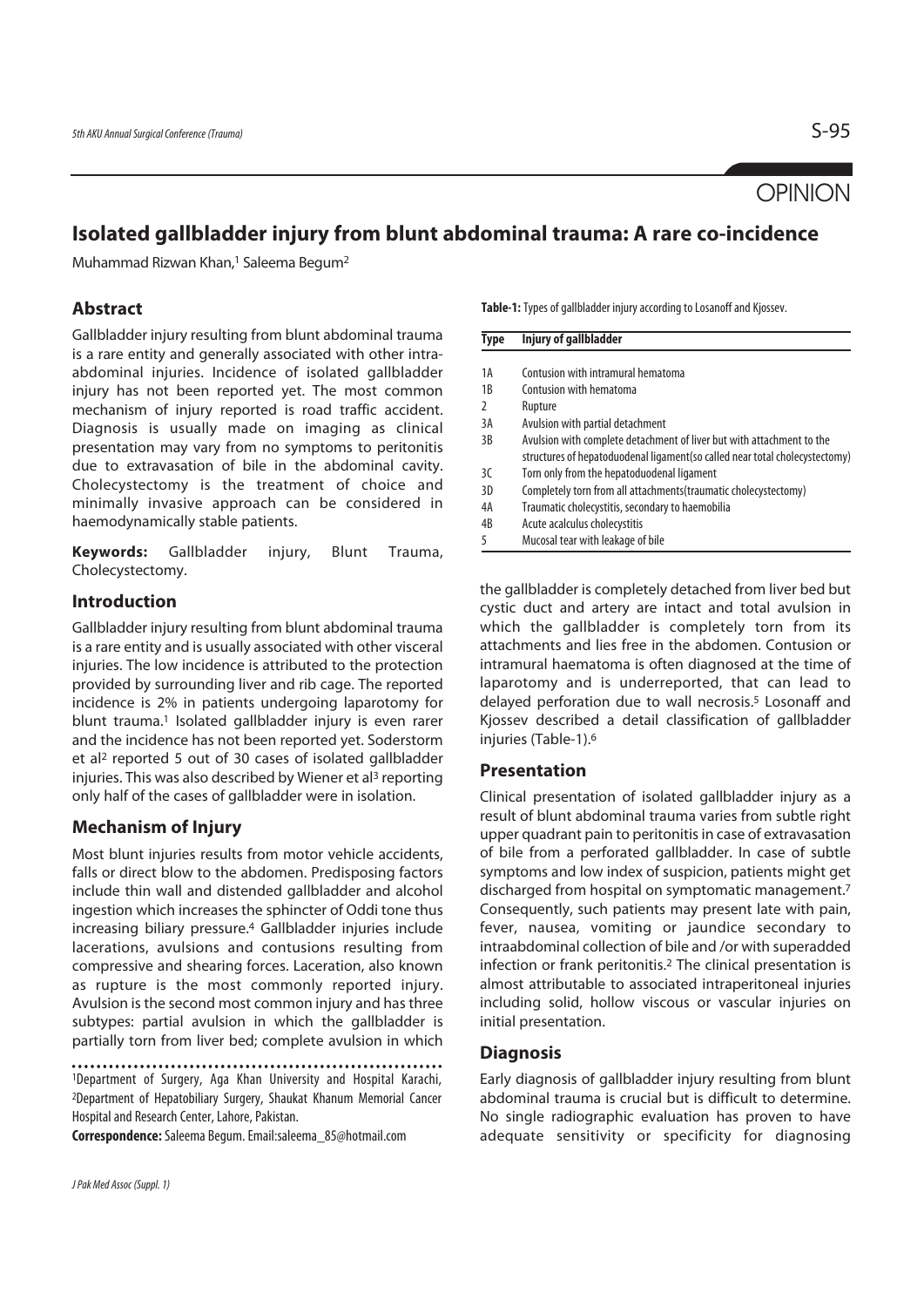**Table-2:** Cases of isolated gallbladder injuries resulting from Blunt abdominal trauma from January 1980 to April 2019.

|    | Year | <b>Title</b>                                                                          | <b>Mechanism/Presentation</b>                 | <b>Management</b>              |
|----|------|---------------------------------------------------------------------------------------|-----------------------------------------------|--------------------------------|
| 1  | 1980 | Gallbladder Injuries Resulting from Blunt Abdominal Trauma <sup>13</sup>              | <b>Blunt Abdominal trauma</b>                 | Cholecystectomy in majority of |
|    |      |                                                                                       | Abdominal pain                                | cases.                         |
| 2  | 1995 | Traumatic Injuries Of the Gallbladder: Report On 32 Cases <sup>14</sup>               | Review of cases                               | Open Cholecystectomy           |
|    |      |                                                                                       | Abdominal pain                                |                                |
| 3  | 2001 | Gallbladder Avulsion Due To Blunt Trauma <sup>15</sup>                                | Road traffic accident                         | Open Cholecystectomy           |
|    |      |                                                                                       | Abdominal pain                                |                                |
| 4  | 2011 | Isolated complete avulsion of the gallbladder (near traumatic                         | Road traffic accident                         | Open Cholecystectomy           |
|    |      | cholecystectomy): a case report and review of the literature <sup>16</sup>            | Abdominal pain                                |                                |
| 5  | 2002 | Sonographic Diagnosis of Traumatic Gallbladder Rupture <sup>17</sup>                  | Road traffic accident                         | Open Cholecystectomy           |
|    |      |                                                                                       | Abdominal pain                                |                                |
| 6  | 2004 | Blunt Traumatic Injury of the Gallbladder <sup>18</sup>                               | Altercation and direct blow to upper abdomen  | Open Cholecystectomy           |
|    |      |                                                                                       | Abdominal pain                                |                                |
| 7  | 2004 | Isolated Gallbladder Injury after Blunt Abdominal Trauma <sup>19</sup>                | Road traffic accident                         | Open Cholecystectomy           |
|    |      |                                                                                       | Abdominal pain                                |                                |
| 8  | 2005 | CT Diagnosis of Traumatic Gallbladder Injury <sup>20</sup>                            | Road traffic accident                         | Open Cholecystectomy           |
|    |      |                                                                                       | Abdominal pain                                |                                |
| 9  | 2005 | Gall Bladder Injuries As Part Of The Spectrum Of Civilian Abdominal                   | Review of cases                               | Open Cholecystectomy           |
|    |      | Trauma In South Africa <sup>21</sup>                                                  | Abdominal pain                                |                                |
| 10 | 2006 | Laparoscopic Cholecystectomy for Isolated Traumatic Rupture of the                    | Fall into a bathtub                           | Laparoscopic Cholecystectomy   |
|    |      | Gallbladder Following Blunt Abdominal Injury <sup>22</sup>                            | Abdominal pain                                |                                |
| 11 | 2007 | Delayed presentation of an isolated gallbladder rupture following bunt                | Knocked down by a horse                       | Open Cholecystectomy           |
|    |      | abdominal trauma: a case report <sup>23</sup>                                         | Abdominal pain                                |                                |
| 12 | 2007 | Isolated Gallbladder Injury after Blunt Abdominal Trauma.                             | Road traffic accident                         | Open Cholecystectomy           |
|    |      | A Case Report and Review <sup>24</sup>                                                | Abdominal pain                                |                                |
| 13 | 2007 | Traumatic rupture of the gallbladder after blunt abdominal trauma <sup>25</sup>       | Fall on the floor                             | Open Cholecystectomy           |
|    |      |                                                                                       | Abdominal pain                                |                                |
| 14 | 2010 | Isolated traumatic gallbladder avulsion: a case report <sup>26</sup>                  | Road traffic accident                         | Laparotomy and Cholecystectomy |
|    |      |                                                                                       | Abdominal pain                                |                                |
| 15 | 2010 | A decade of experience with injuries to the gallbladder <sup>27</sup>                 | Review of cases                               | Cholecystectomy                |
|    |      |                                                                                       | Abdominal pain                                |                                |
| 16 | 2012 | Isolated Gallbladder Injury in a Case of Blunt Abdominal Trauma <sup>28</sup>         | Road traffic accident                         | Open Cholecystectomy           |
|    |      |                                                                                       | Abdominal pain                                |                                |
| 17 | 2012 | Laparoscopic cholecystectomy for traumatic gallbladder perforation <sup>29</sup>      | Road traffic accident                         | Laparoscopic Cholecystectomy   |
|    |      |                                                                                       | Abdominal pain                                |                                |
| 18 | 2013 | Isolated gallbladder perforation following blunt abdominal                            | Road traffic accident                         | Laparotomy and Cholecystectomy |
|    |      | trauma: A missed diagnosis <sup>30</sup>                                              |                                               |                                |
| 19 | 2013 | Laparoscopic Cholecystectomy after Isolated Blunt Gallbladder Trauma Resulting        | Fall from 15 feet                             | Laparoscopic Cholecystectomy   |
|    |      | in Intraluminal Hemorrhage: Computed Tomography and Operative Findings <sup>31</sup>  | Abdominal pain                                |                                |
| 20 | 2013 | Isolated gallbladder rupture following blunt abdominal trauma <sup>32</sup>           | Road traffic accident                         | Open Cholecystectomy           |
|    |      |                                                                                       | Abdominal pain                                |                                |
| 21 | 2013 | Non-operative Management of Gallbladder Perforation After Blunt                       | Road traffic accident                         | ERCP* and intraperitonealdrain |
|    |      | Abdominal Trauma <sup>33</sup>                                                        | Abdominal pain                                | placement                      |
| 22 | 2014 | Isolated gallbladder perforation following blunt abdominal trauma <sup>34</sup>       | Direct blow to the abdomen with butt of a gun | Laparotomy and Cholecystectomy |
|    |      |                                                                                       | Abdominal pain                                |                                |
| 23 | 2015 | Ruptured Gall Bladder containing Stones following Blunt Trauma                        | Road traffic accident                         | Open Cholecystectomy           |
|    |      | Abdomen: A Rare Presentation of Hemodynamic Instability <sup>1</sup>                  | Abdominal pain                                |                                |
| 24 | 2015 | Isolated Gall Bladder Laceration in Left Sided Blunt Trauma Chest <sup>35</sup>       | Road traffic accident                         | Open Cholecystectomy           |
|    |      |                                                                                       | Abdominal pain                                |                                |
| 25 | 2016 | Traumatic gallbladder rupture: a patient with multiple risk factors <sup>36</sup>     | Road traffic accident                         | Open Cholecystectomy           |
|    |      |                                                                                       | Abdominal pain                                |                                |
| 26 | 2016 | Traumatic Gallbladder Rupture Treated by Laparoscopic Cholecystectomy <sup>37</sup>   | Road traffic accident                         | Laparoscopic Cholecystectomy   |
|    |      |                                                                                       | Abdominal pain                                |                                |
| 27 | 2016 | Isolated gallbladder rupture following blunt abdominal injury <sup>38</sup>           | Blow from a fist                              | Laparotomy and Cholecystectomy |
|    |      |                                                                                       | Abdominal pain                                |                                |
| 28 | 2019 | Isolated Rupture of the Gallbladder Secondary to Blunt Abdominal Trauma <sup>39</sup> | Fall onto a floor fan                         | Laparoscopic Cholecystectomy   |
|    |      |                                                                                       | Abdominal pain                                |                                |

\*Endoscopic retrograde cholangio-pancreatograms.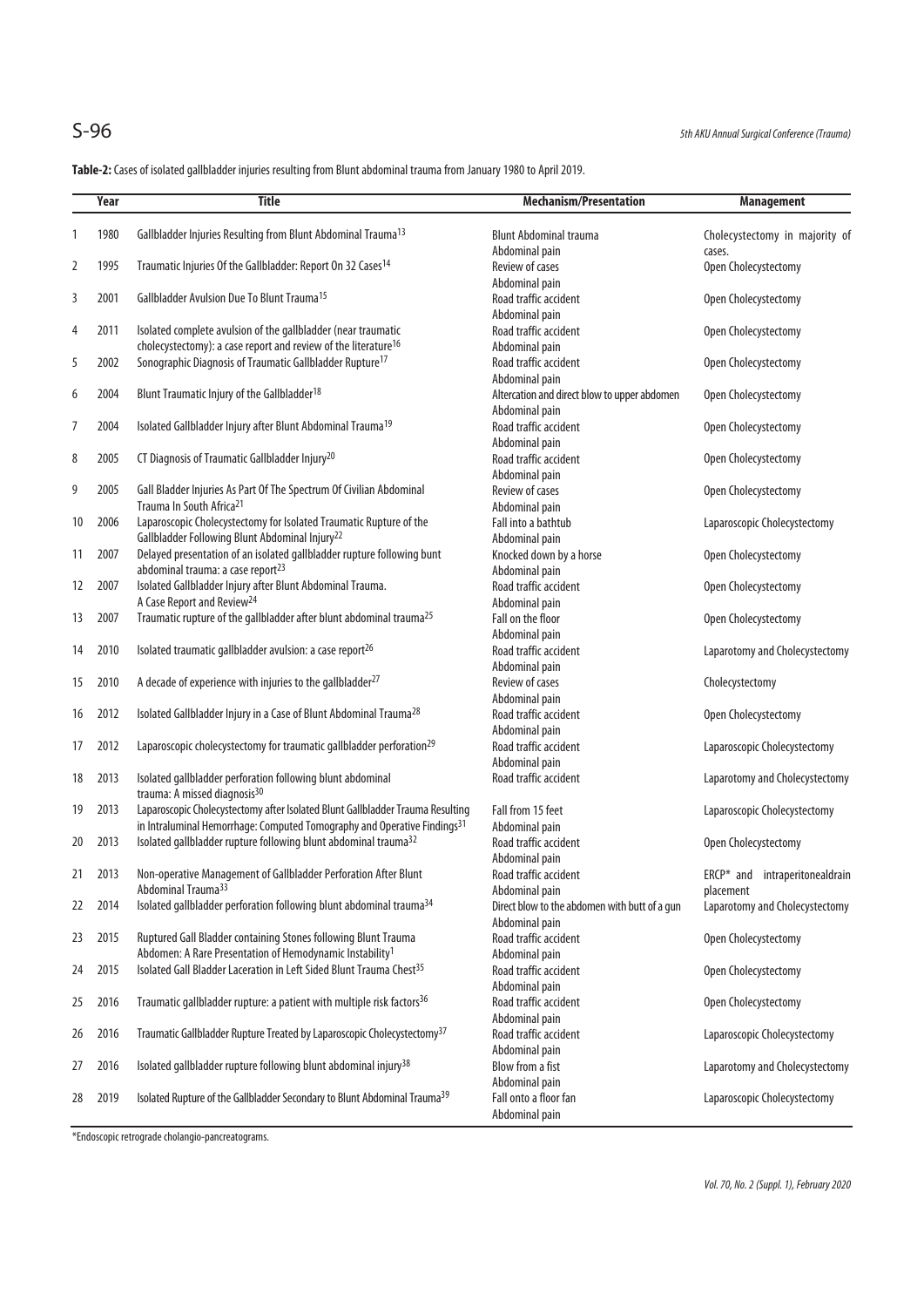## 5th AKU Annual Surgical Conference (Trauma)  $S$ -97

gallbladder injury from blunt abdominal trauma.8 Diagnostic modalities for identification of gallbladder trauma include ultrasonography, computerized tomography and HIDA scan. Ultrasound findings include thickened hypoechoic oedematous gallbladder wall, an echogenic pericholecystic fluid collection, heterogeneous hyperechoic blood within the gallbladder lumen, disruption of the gallbladder wall and collapse despite prolonged fasting. However, ultrasound is more useful for the evaluation of atraumatic gallbladder pathology.9

The most effective imaging modality in identifying gallbladder injury is contrast enhanced CT scan. Presence of hyperdense blood within gallbladder lumen is suggestive of gallbladder trauma.9 Other CT findings include pericholecystic fluid, thickened and indistinct gallbladder walls, a mass effect on the adjacent organs including liver, duodenum and right kidney due to gallbladder distention, displacement of gallbladder from its fossa due to complete avulsion and active arterial contrast extravasation into gallbladder lumen.10 Delayed phase images are vital in differentiating true gallbladder haemorrhage from other non-traumatic pathologies because of an increase in the amount of dense fluid or extravasation as the haemorrhage progresses.4

Hepatobiliary scintigraphy can be used in equivocal cases which can detect the extravasation of radioisotope due to bile leakage from gallbladder.<sup>11</sup> Magnetic resonance imaging can detect areas of mural discontinuity due to superior soft tissue resolution, however, its use is limited in trauma settings due to long examination times.12

### **Management**

Gallbladder injury can be potentially life-threatening, and early management is imperative. Cholecystectomy is the treatment of choice for traumatic gallbladder injuries. However, treatment approach depends on the type of injury, extent of associated injuries and general condition of the patient. In patients undergoing laparotomy for associated injuries, cholecystectomy is the treatment of choice. However, minimally invasive approach in the form of laparoscopic cholecystectomy is a safe option in stable patients without major associated injuries. Patients with mild injuries like isolated partial avulsion or contusion of gallbladder with polytrauma without associated abdominal injury can be observed with conservative management, although late necrosis and perforation have been reported.5

### **Literature Review**

Literature search was done using PubMed and Google Scholar to find studies mentioning isolated gallbladder

rupture resulting from blunt abdominal trauma from January 1980 till April 2019. Search term used were 'isolated gallbladder injury' and 'blunt abdominal trauma'. Total of 28 full text studies were selected to review the presentation, mechanism of injury and management of patients with isolated gallbladder injuries (Table-2).

Available literature suggests that, although a rare entity, isolated gallbladder injury has been reported in literature; however, the true incidence has not been calculated as yet. The most common mechanism in the reported cases was road traffic accident. Except for the one case of delayed presentation,28 all patients presented early to hospital after injury and the most common symptomatology was right upper quadrant pain. Radiological imaging was used to diagnose the injury in all cases however; the exact type of injury according to Losanoff and Kjossev<sup>6</sup> was not mentioned in every case. Cholecystectomy was the standard of care in nearly all cases except for one case who was an elderly high risk patient with multiple comorbid conditions and was managed with intraperitoneal drain placement and ERCP. Minimally invasive approach in the form of laparoscopic cholecystectomy was performed in haemodynamically stable patients.

#### **Conflict of Interest:** None.

#### **Source of Funding:** None.

#### **References**

- 1. Goel V, Kumar N, Soni N. Ruptured Gall Bladder containing Stones following Blunt Trauma Abdomen: A Rare Presentation of Hemodynamic Instability. JNMA J Nepal Med Assoc 2015;53:34-6.
- 2. Soderstrom CA, Maekawa K, DuPriest RW Jr, Cowley RA. Gallbladder injuries resulting from blunt abdominal trauma: an experience and review. Ann Surg 1981;193:60-6.
- 3. Wiener I, Watson LC, Wolma FJ. Perforation of the gallbladder due to blunt abdominal trauma. Arch Surg 1982;117:805-7.
- 4. Cheng YC, Yen PC, Tsai IT. Isolated gallbladder injury due to blunt abdominal trauma: a case report. E-Da Med J 2014;1:35-7.
- 5. Pavlidis TE, Lalountas MA, Psarras K, Symeonidis NG, Tsitlakidis A, Pavlidis ET, et al. Isolated complete avulsion of the gallbladder (near traumatic cholecystectomy): a case report and review of the literature. J Med Case Rep 2011;5:392. doi: 10.1186/1752-1947-5- 392.
- 6. Losanoff JE, Kjossev KT. Complete traumatic avulsion of the gallbladder. Injury 1999;30:365-8.
- 7. Jaggard MK, Johal NS, Choudhry M. Blunt abdominal trauma resulting in gallbladder injury: a review with emphasis on pediatrics. J Trauma 2011;70:1005-10. doi: 10.1097/TA.0b013e3181fcfa17.
- 8. Salzman S, Lutfi R, Fishman D, Doherty J, Merlotti G. Traumatic rupture of the gallbladder. J Trauma 2006;61:454-6.
- 9. Birn J, Jung M, Dearing M. Isolated gallbladder injury in a case of blunt abdominal trauma. J Radiol Case Rep 2012;6:25-30. doi: 10.3941/jrcr.v6i4.941.
- 10. Yeung KW, Liu PP. Isolated Gallbladder Perforation Following Blunt Abdominal Trauma: A Case Report. J Radiol Sci 2014;39:51- 5. doi:10.6698/JRS.201406\_3902.04.